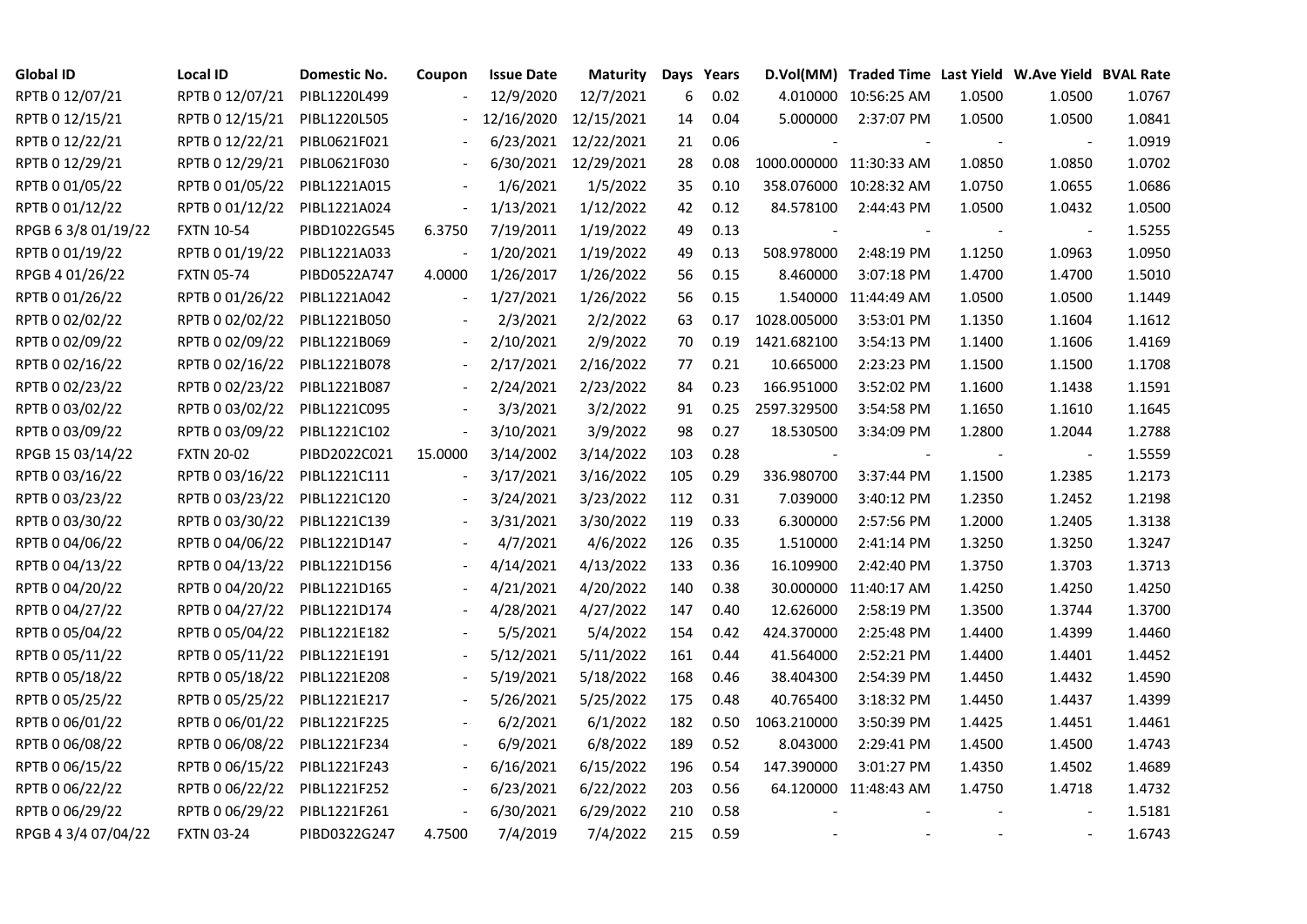| <b>Global ID</b>     | <b>Local ID</b>   | Domestic No. | Coupon                   | <b>Issue Date</b> | Maturity              |     | Days Years |            | D.Vol(MM) Traded Time Last Yield W.Ave Yield BVAL Rate |        |                          |        |
|----------------------|-------------------|--------------|--------------------------|-------------------|-----------------------|-----|------------|------------|--------------------------------------------------------|--------|--------------------------|--------|
| RPTB 0 07/06/22      | RPTB 0 07/06/22   | PIBL1221G279 |                          | 7/7/2021          | 7/6/2022              | 217 | 0.59       |            |                                                        |        |                          | 1.5175 |
| RPTB 0 07/13/22      | RPTB 0 07/13/22   | PIBL1221G288 |                          | 7/14/2021         | 7/13/2022             | 224 | 0.61       | 237.979000 | 2:29:03 PM                                             | 1.5500 | 1.5088                   | 1.5112 |
| RPTB 0 07/20/22      | RPTB 0 07/20/22   | PIBL1221G297 | $\overline{\phantom{a}}$ | 7/21/2021         | 7/20/2022             | 231 | 0.63       |            |                                                        |        |                          | 1.5448 |
| RPTB 0 07/27/22      | RPTB 0 07/27/22   | PIBL1221G304 | $\overline{\phantom{a}}$ | 7/28/2021         | 7/27/2022             | 238 | 0.65       |            |                                                        |        | $\blacksquare$           | 1.5254 |
| RPGB 4 7/8 08/02/22  | <b>FXTN 10-56</b> | PIBD1022H562 | 4.8750                   | 8/2/2012          | 8/2/2022              | 244 | 0.67       |            |                                                        |        | $\blacksquare$           | 1.9186 |
| RPTB 0 08/03/22      | RPTB 0 08/03/22   | PIBL1221H312 |                          | 8/4/2021          | 8/3/2022              | 245 | 0.67       |            | 271.400000 11:34:49 AM                                 | 1.5350 | 1.5417                   | 1.5424 |
| RPTB 0 08/10/22      | RPTB 0 08/10/22   | PIBL1221H321 | $\overline{\phantom{a}}$ | 8/11/2021         | 8/10/2022             | 252 | 0.69       | 1.500000   | 3:29:46 PM                                             | 1.5600 | 1.5567                   | 1.5445 |
| RPTB 0 08/17/22      | RPTB 0 08/17/22   | PIBL1221H330 |                          | 8/18/2021         | 8/17/2022             | 259 | 0.71       |            |                                                        |        |                          | 1.5506 |
| RPTB 0 08/24/22      | RPTB 0 08/24/22   | PIBL1221H349 |                          | 8/25/2021         | 8/24/2022             | 266 | 0.73       |            |                                                        |        |                          | 1.5504 |
| RPTB 0 08/31/22      | RPTB 0 08/31/22   | PIBL1221I357 | $\overline{\phantom{a}}$ | 9/1/2021          | 8/31/2022             | 273 | 0.75       |            |                                                        |        | $\overline{\phantom{a}}$ | 1.5612 |
| RPTB 0 09/07/22      | RPTB 0 09/07/22   | PIBL1221I366 | $\Box$                   | 9/8/2021          | 9/7/2022              | 280 | 0.77       |            |                                                        |        | $\overline{\phantom{a}}$ | 1.5735 |
| RPGB 4 3/4 09/13/22  | <b>FXTN 10-57</b> | PIBD1022I570 | 4.7500                   | 9/13/2012         | 9/13/2022             | 286 | 0.78       |            |                                                        |        | $\overline{\phantom{a}}$ | 2.0160 |
| RPTB 0 09/14/22      | RPTB 0 09/14/22   | PIBL12211375 |                          | 9/15/2021         | 9/14/2022             | 287 | 0.79       |            |                                                        |        | $\overline{\phantom{a}}$ | 1.5818 |
| RPTB 0 09/21/22      | RPTB 0 09/21/22   | PIBL1221I384 |                          | 9/22/2021         | 9/21/2022             | 294 | 0.81       |            |                                                        |        | $\blacksquare$           | 1.5587 |
| RPTB 0 09/28/22      | RPTB 0 09/28/22   | PIBL1221I393 |                          | 9/29/2021         | 9/28/2022             | 301 | 0.82       | 3.000000   | 3:50:21 PM                                             | 1.5350 | 1.5350                   | 1.6132 |
| RPTB 0 10/05/22      | RPTB 0 10/05/22   | PIBL1221J409 |                          | 10/6/2021         | 10/5/2022             | 308 | 0.84       |            |                                                        |        |                          | 1.5848 |
| RPTB 0 10/12/22      | RPTB 0 10/12/22   | PIBL1221J418 |                          | 10/13/2021        | 10/12/2022            | 315 | 0.86       | 2.000000   | 2:57:22 PM                                             | 1.5900 | 1.5900                   | 1.5815 |
| RPGB 12 3/4 10/17/22 | <b>FXTN 20-03</b> | PIBD2022J033 | 12.7500                  | 10/17/2002        | 10/17/2022            | 320 | 0.88       |            |                                                        |        |                          | 1.9954 |
| RPTB 0 10/19/22      | RPTB 0 10/19/22   | PIBL1221J427 | $\overline{\phantom{0}}$ | 10/20/2021        | 10/19/2022            | 322 | 0.88       | 4.900000   | 2:57:52 PM                                             | 1.6000 | 1.5990                   | 1.6190 |
| RPTB 0 10/26/22      | RPTB 0 10/26/22   | PIBL1221J436 |                          |                   | 10/27/2021 10/26/2022 | 329 | 0.90       |            |                                                        |        | $\blacksquare$           | 1.8112 |
| RPTB 0 11/02/22      | RPTB 0 11/02/22   | PIBL1221K443 |                          | 11/3/2021         | 11/2/2022             | 336 | 0.92       |            |                                                        |        | $\blacksquare$           | 1.6428 |
| RPTB 0 11/09/22      | RPTB 0 11/09/22   | PIBL1221K452 |                          | 11/10/2021        | 11/9/2022             | 343 | 0.94       | 180.110000 | 2:33:25 PM                                             | 1.6000 | 1.6094                   | 1.6090 |
| RPTB 0 11/16/22      | RPTB 0 11/16/22   | PIBL1221K461 |                          | 11/17/2021        | 11/16/2022            | 350 | 0.96       | 1.807000   | 3:30:08 PM                                             | 1.6155 | 1.6155                   | 1.6291 |
| RPTB 0 11/23/22      | RPTB 0 11/23/22   | PIBL1221K470 |                          | 11/24/2021        | 11/23/2022            | 357 | 0.98       | 8.042000   | 3:02:08 PM                                             | 1.6150 | 1.6150                   | 1.7065 |
| RPTB 0 11/29/22      | RPTB 0 11/29/22   | PIBL1221L488 | $\blacksquare$           |                   | 12/1/2021 11/29/2022  | 363 | 0.99       | 326.677000 | 3:42:48 PM                                             | 1.6150 | 1.6193                   | 1.6414 |
| RPGB 4 5/8 12/04/22  | RTB 05-11         | PIID0522L114 | 4.6250                   | 12/4/2017         | 12/4/2022             | 368 | 1.01       | 537.100000 | 3:30:59 PM                                             | 2.1900 | 2.0397                   | 2.0294 |
| RPGB 4 12/06/22      | <b>FXTN 10-58</b> | PIBD1022L585 | 4.0000                   | 12/6/2012         | 12/6/2022             | 370 | 1.01       | 1.500000   | 2:32:29 PM                                             | 2.3000 | 2.3000                   | 2.1129 |
| RPGB 4 3/8 02/11/23  | RTB 03-10         | PIID0323B101 | 4.3750                   | 2/11/2020         | 2/11/2023             | 437 | 1.20       | 292.200000 | 3:32:38 PM                                             | 2.2500 | 2.2463                   | 2.2426 |
| RPGB 13 02/20/23     | <b>FXTN 20-04</b> | PIBD2023B048 | 13.0000                  | 2/20/2003         | 2/20/2023             | 446 | 1.22       |            |                                                        |        |                          | 2.3035 |
| RPGB 5 1/2 03/08/23  | <b>FXTN 05-75</b> | PIBD0523C752 | 5.5000                   | 3/8/2018          | 3/8/2023              | 462 | 1.27       |            |                                                        |        |                          | 2.2191 |
| RPGB 3 1/2 04/21/23  | <b>FXTN 07-58</b> | PIBD0723D588 | 3.5000                   | 4/21/2016         | 4/21/2023             | 506 | 1.39       | 84.500000  | 2:15:37 PM                                             | 2.4000 | 2.4000                   | 2.3598 |
| RPGB 11 7/8 05/29/23 | <b>FXTN 20-05</b> | PIBD2023E054 | 11.8750                  | 5/29/2003         | 5/29/2023             | 544 | 1.49       |            |                                                        |        | $\blacksquare$           | 2.4647 |
| RPGB 3 1/4 08/15/23  | RTB 10-04         | PIID1023H046 | 3.2500                   | 8/15/2013         | 8/15/2023             | 622 | 1.70       | 27.090000  | 3:32:48 PM                                             | 2.8450 | 2.8977                   | 2.7048 |
| RPGB 2 3/8 09/10/23  | <b>FXTN 03-25</b> | PIBD0323I252 | 2.3750                   | 9/10/2020         | 9/10/2023             | 648 | 1.77       |            | 4.525000 11:30:15 AM                                   | 2.7500 | 2.7500                   | 2.8263 |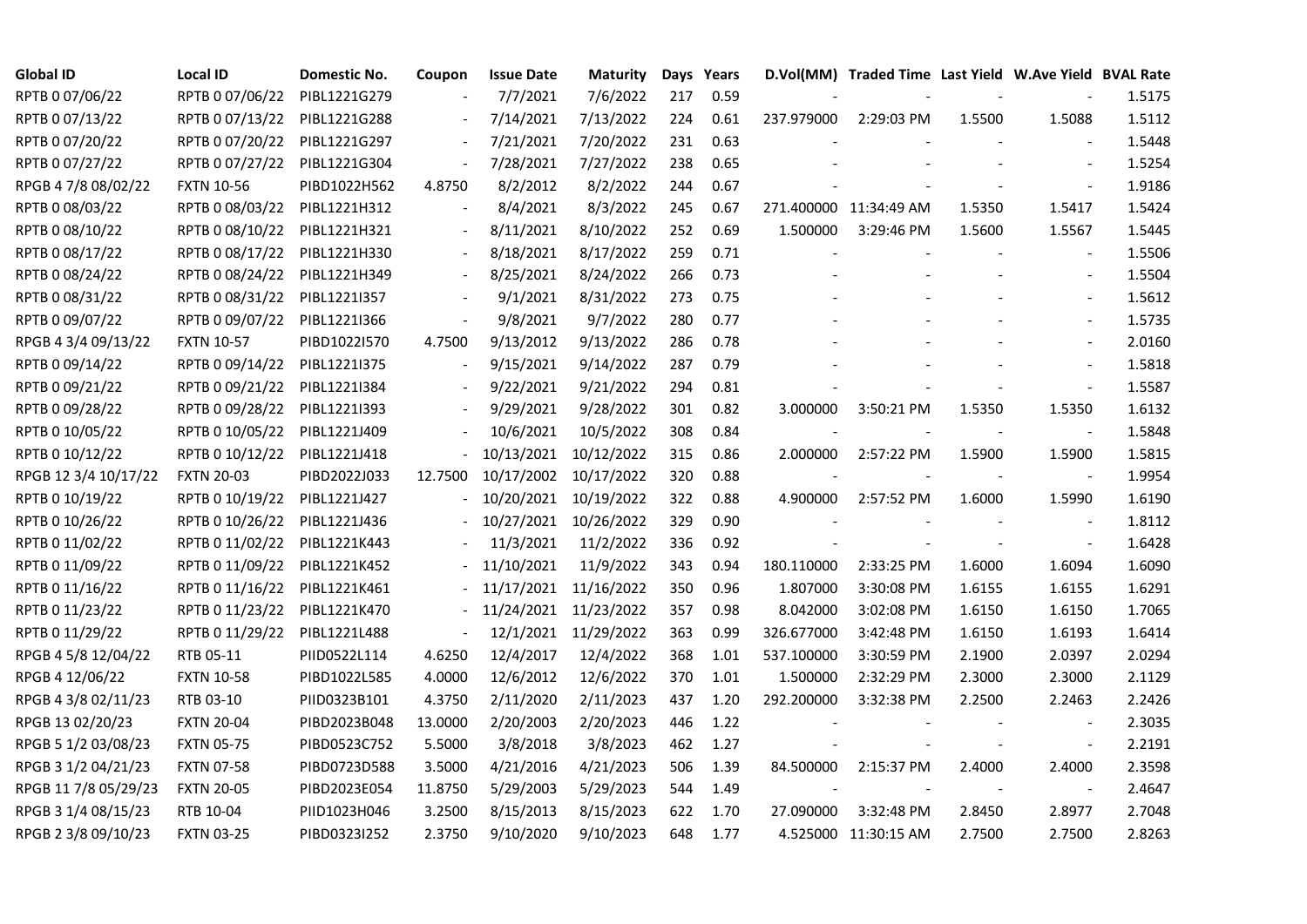| <b>Global ID</b>     | <b>Local ID</b>   | Domestic No. | Coupon  | <b>Issue Date</b> | <b>Maturity</b>  |     | Days Years |             | D.Vol(MM) Traded Time Last Yield W.Ave Yield BVAL Rate |        |                          |        |
|----------------------|-------------------|--------------|---------|-------------------|------------------|-----|------------|-------------|--------------------------------------------------------|--------|--------------------------|--------|
| RPGB 11 3/8 10/23/23 | <b>FXTN 20-06</b> | PIBD2023J068 | 11.3750 | 10/23/2003        | 10/23/2023       | 691 | 1.89       |             |                                                        |        |                          | 2.7065 |
| RPGB 2 3/8 03/09/24  | RTB 03-11         | PIID0324C115 | 2.3750  | 3/9/2021          | 3/9/2024         | 829 | 2.27       | 124.855000  | 2:40:41 PM                                             | 2.7000 | 2.7639                   | 2.7905 |
| RPGB 6 1/4 03/12/24  | RTB 05-12         | PIID0524C129 | 6.2500  | 3/12/2019         | 3/12/2024        | 832 | 2.28       | 261.750000  | 3:24:18 PM                                             | 2.9750 | 2.9759                   | 2.9658 |
| RPGB 4 1/2 04/20/24  | <b>FXTN 07-59</b> | PIBD0724D595 | 4.5000  | 4/20/2017         | 4/20/2024        | 871 | 2.39       |             |                                                        |        | $\blacksquare$           | 3.0451 |
| RPGB 12 3/8 06/03/24 | <b>FXTN 20-07</b> | PIBD2024F075 | 12.3750 | 6/3/2004          | 6/3/2024         | 915 | 2.51       |             |                                                        |        | $\overline{\phantom{a}}$ | 3.0240 |
| RPGB 12 7/8 08/05/24 | <b>FXTN 20-08</b> | PIBD2024H086 | 12.8750 | 8/5/2004          | 8/5/2024         | 978 | 2.68       |             |                                                        |        | $\blacksquare$           | 3.1102 |
| RPGB 4 1/8 08/20/24  | <b>FXTN 10-59</b> | PIBD1024H595 | 4.1250  | 8/20/2014         | 8/20/2024        | 993 | 2.72       |             | 46.939393 11:55:33 AM                                  | 3.1500 | 3.4638                   | 3.1805 |
| RPGB 4 1/4 10/17/24  | <b>FXTN 05-76</b> | PIBD0524J762 | 4.2500  | 10/17/2019        | 10/17/2024 1,051 |     | 2.88       |             |                                                        |        |                          | 3.1954 |
| RPGB 13 3/4 11/11/24 | <b>FXTN 20-09</b> | PIBD2024K091 | 13.7500 | 11/11/2004        | 11/11/2024 1,076 |     | 2.95       |             |                                                        |        |                          | 3.2443 |
| RPGB 5 3/4 04/12/25  | <b>FXTN 07-61</b> | PIBD0725D618 | 5.7500  | 4/12/2018         | 4/12/2025 1,228  |     | 3.36       |             |                                                        |        | $\overline{\phantom{a}}$ | 3.6754 |
| RPGB 12 1/8 04/14/25 | <b>FXTN 20-10</b> | PIBD2025D103 | 12.1250 | 4/14/2005         | 4/14/2025 1,230  |     | 3.37       |             |                                                        |        | $\blacksquare$           | 3.4263 |
| RPGB 2 5/8 08/12/25  | RTB 05-13         | PIID0525H130 | 2.6250  | 8/12/2020         | 8/12/2025 1,350  |     | 3.70       | 2434.299000 | 3:22:19 PM                                             | 3.5250 | 3.7107                   | 3.5500 |
| RPGB 3 5/8 09/09/25  | <b>FXTN 10-60</b> | PIBD10251608 | 3.6250  | 9/9/2015          | 9/9/2025 1,378   |     | 3.77       |             | 15.200000 11:08:18 AM                                  | 3.7000 | 3.7000                   | 3.7125 |
| RPGB 12 1/8 10/20/25 | <b>FXTN 20-11</b> | PIBD2025J116 | 12.1250 | 10/20/2005        | 10/20/2025 1,419 |     | 3.89       |             |                                                        |        | $\blacksquare$           | 3.6444 |
| RPGB 18 1/4 11/29/25 | <b>FXTN 25-01</b> | PIBD2525K015 | 18.2500 | 11/29/2000        | 11/29/2025 1,459 |     | 4.00       |             |                                                        |        | $\sim$                   | 3.6906 |
| RPGB 10 1/4 01/19/26 | <b>FXTN 20-12</b> | PIBD2026A122 | 10.2500 | 1/19/2006         | 1/19/2026 1,510  |     | 4.13       |             |                                                        |        | $\sim$                   | 3.7362 |
| RPGB 6 1/4 02/14/26  | <b>FXTN 07-62</b> | PIBD0726B627 | 6.2500  | 2/14/2019         | 2/14/2026 1,536  |     | 4.21       | 2.738000    | 2:22:41 PM                                             | 3.9500 | 3.9265                   | 3.9733 |
| RPGB 3 3/8 04/08/26  | <b>FXTN 05-77</b> | PIBD0526D772 | 3.3750  | 4/8/2021          | 4/8/2026 1,589   |     | 4.35       | 2331.000000 | 3:59:06 PM                                             | 4.0000 | 3.9728                   | 3.9854 |
| RPGB 3 1/2 09/20/26  | RTB 10-05         | PIID1026I057 | 3.5000  | 9/20/2016         | 9/20/2026 1,754  |     | 4.80       |             | 0.710000 11:45:21 AM                                   | 4.1800 | 4.1800                   | 3.9513 |
| RPGB 6 1/4 10/20/26  | RTB 15-01         | PIID1526J019 | 6.2500  | 10/20/2011        | 10/20/2026 1,784 |     | 4.88       | 1.150000    | 3:45:01 PM                                             | 4.2800 | 4.2800                   | 3.9785 |
| RPGB 8 12/07/26      | <b>FXTN 20-13</b> | PIBD2026L139 | 8.0000  | 12/7/2006         | 12/7/2026 1,832  |     | 5.02       |             |                                                        |        | $\overline{\phantom{a}}$ | 4.0208 |
| RPGB 5 3/8 03/01/27  | RTB 15-02         | PIID1527C023 | 5.3750  | 3/1/2012          | 3/1/2027 1,916   |     | 5.25       |             |                                                        |        | $\blacksquare$           | 4.0728 |
| RPGB 4 3/4 05/04/27  | <b>FXTN 10-61</b> | PIBD1027E617 | 4.7500  | 5/4/2017          | 5/4/2027 1,980   |     | 5.42       |             | 737.370000 11:42:01 AM                                 | 4.1500 | 4.1500                   | 4.1521 |
| RPGB 8 5/8 09/06/27  | <b>FXTN 20-14</b> | PIBD2027I140 | 8.6250  | 9/6/2007          | 9/6/2027 2,105   |     | 5.76       |             |                                                        |        | $\sim$                   | 4.1949 |
| RPGB 6 1/4 03/22/28  | <b>FXTN 10-63</b> | PIBD1028C635 | 6.2500  | 3/22/2018         | 3/22/2028 2,303  |     | 6.31       |             |                                                        |        | $\overline{\phantom{a}}$ | 4.3474 |
| RPGB 3 5/8 04/22/28  | <b>FXTN 07-64</b> | PIBD0728D649 | 3.6250  | 4/22/2021         | 4/22/2028 2,334  |     | 6.39       | 789.410000  | 3:43:34 PM                                             | 4.1250 | 4.1446                   | 4.1300 |
| RPGB 3 3/4 08/12/28  | <b>FXTN 07-65</b> | PIBD0728H654 | 3.7500  | 8/12/2021         | 8/12/2028 2,446  |     | 6.70       | 650.000000  | 3:52:52 PM                                             | 4.2000 | 4.2362                   | 4.2362 |
| RPGB 9 1/2 12/04/28  | <b>FXTN 20-15</b> | PIBD2028L151 | 9.5000  | 12/4/2008         | 12/4/2028 2,560  |     | 7.01       |             |                                                        |        | $\blacksquare$           | 4.3609 |
| RPGB 6 7/8 01/10/29  | <b>FXTN 10-64</b> | PIBD1029A644 | 6.8750  | 1/10/2019         | 1/10/2029 2,597  |     | 7.11       | 80.000000   | 3:58:33 PM                                             | 4.4000 | 4.4938                   | 4.4543 |
| RPGB 8 3/4 05/27/30  | <b>FXTN 20-16</b> | PIBD2030E166 | 8.7500  | 5/27/2010         | 5/27/2030 3,099  |     | 8.49       |             |                                                        |        |                          | 4.7312 |
| RPGB 2 7/8 07/09/30  | <b>FXTN 10-65</b> | PIBD1030G655 | 2.8750  | 7/9/2020          | 7/9/2030 3,142   |     | 8.60       | 180.000000  | 2:40:02 PM                                             | 4.8500 | 4.8763                   | 4.8850 |
| RPGB 12 1/2 07/28/30 | <b>FXTN 25-02</b> | PIBD2530G029 | 12.5000 | 7/28/2005         | 7/28/2030 3,161  |     | 8.65       |             |                                                        |        | $\overline{\phantom{a}}$ | 4.7630 |
| RPGB 11 1/4 01/26/31 | <b>FXTN 25-03</b> | PIBD2531A032 | 11.2500 | 1/26/2006         | 1/26/2031 3,343  |     | 9.15       |             |                                                        |        | $\sim$                   | 4.8507 |
| RPGB 8 07/19/31      | <b>FXTN 20-17</b> | PIBD2031G171 | 8.0000  | 7/19/2011         | 7/19/2031 3,517  |     | 9.63       | 20.000000   | 2:26:23 PM                                             | 4.8250 | 4.8250                   | 4.8633 |